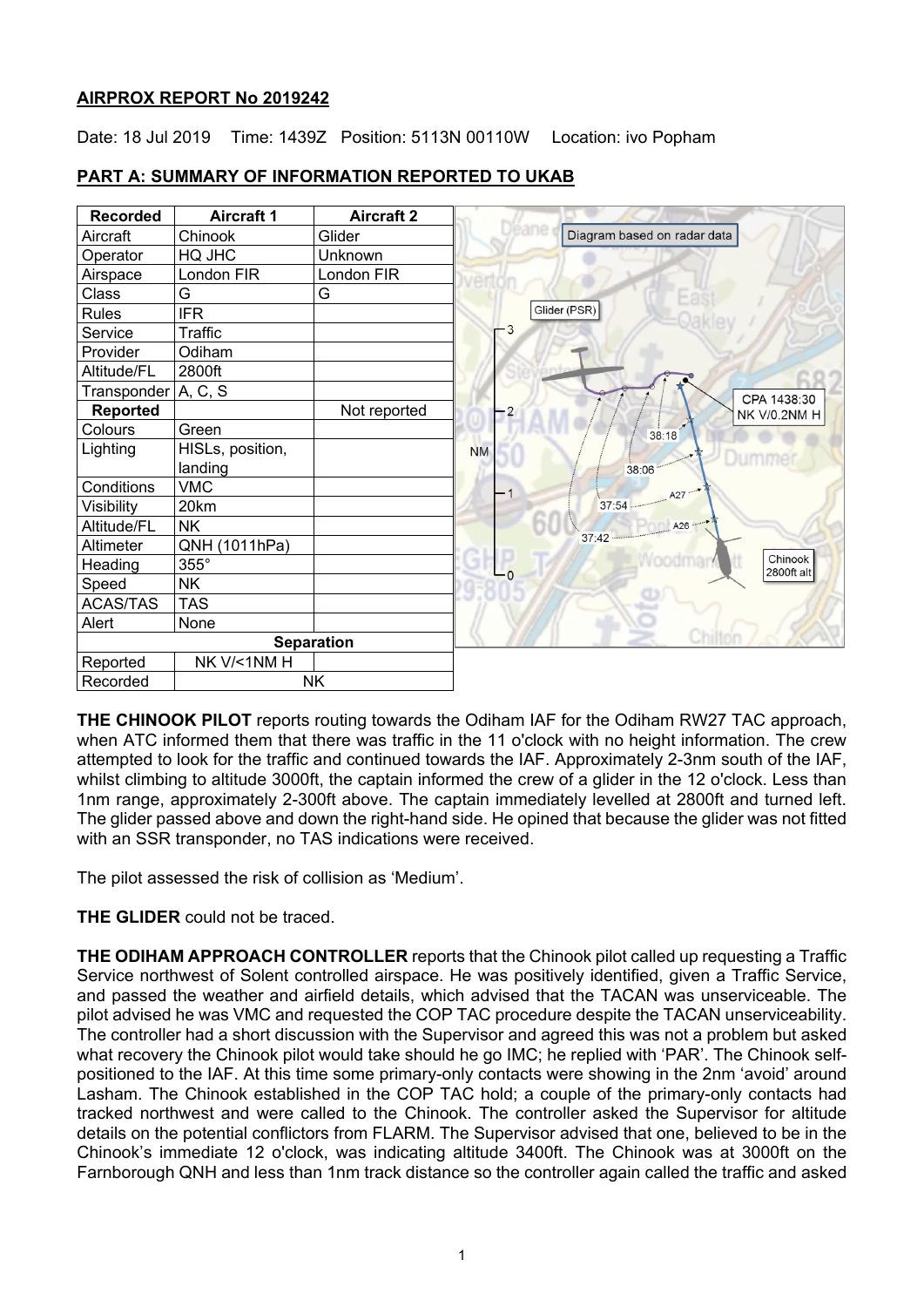the Chinook pilot if he required de-confliction advice. The Chinook pilot replied that he did, so the controller upgraded the service to a Deconfliction Service and gave an avoiding action turn onto 360°.

**THE ODIHAM SUPERVISOR** reports that he was monitoring the traffic situation on console next to the Approach controller. The narrative from the Approach controller was an accurate account of the actions taken. FLARM was used as an aid for situational awareness and it was stated on frequency that the level indicated on the conflicting traffic was from the FLARM equipment.

#### **Factual Background**

The weather at Odiham was recorded as follows:

METAR EGVO 181450Z 28012KT 9999 FEW045 SCT120 21/10 Q1011 NOSIG RMK BLU BLU=

#### **Analysis and Investigation**

#### **Military ATM**

An Airprox occurred on 18 Jul 19 at approximately 1435 UTC, 5nm west of RAF Odiham between a Chinook and an unknown glider. The Chinook was receiving a Traffic Service from Odiham Approach, it is not known if the glider was receiving an Air Traffic Service.

The Chinook was conducting a TACAN approach to RAF Odiham in receipt of a Traffic Service from Odiham Approach. Due to the number of radar returns believed to be gliders, the Odiham Supervisor was monitoring a FLARM website to try and aid situational awareness on non-transponding aircraft. Whilst the Chinook was under its own navigation for the IAF, the pilot noticed a glider in their 12 o'clock, less than 1nm away and 2-300ft above. The Chinook captain reported levelling the aircraft and initiating a left turn to avoid the glider.

Although the glider could not positively be identified from the radar reply, analysis shows a primary radar return which is visible in the minutes leading up to the incident, follows the profile described by the Chinook pilot and matches the R/T transcripts provided by Odiham ATC.

Figure 1 was timed at 1436:12 and corresponds with Odiham Approach passing Traffic Information on the traffic believed to be the incident glider and another Chinook departing Odiham. Separation at this point was 6.6nm.



Figure 1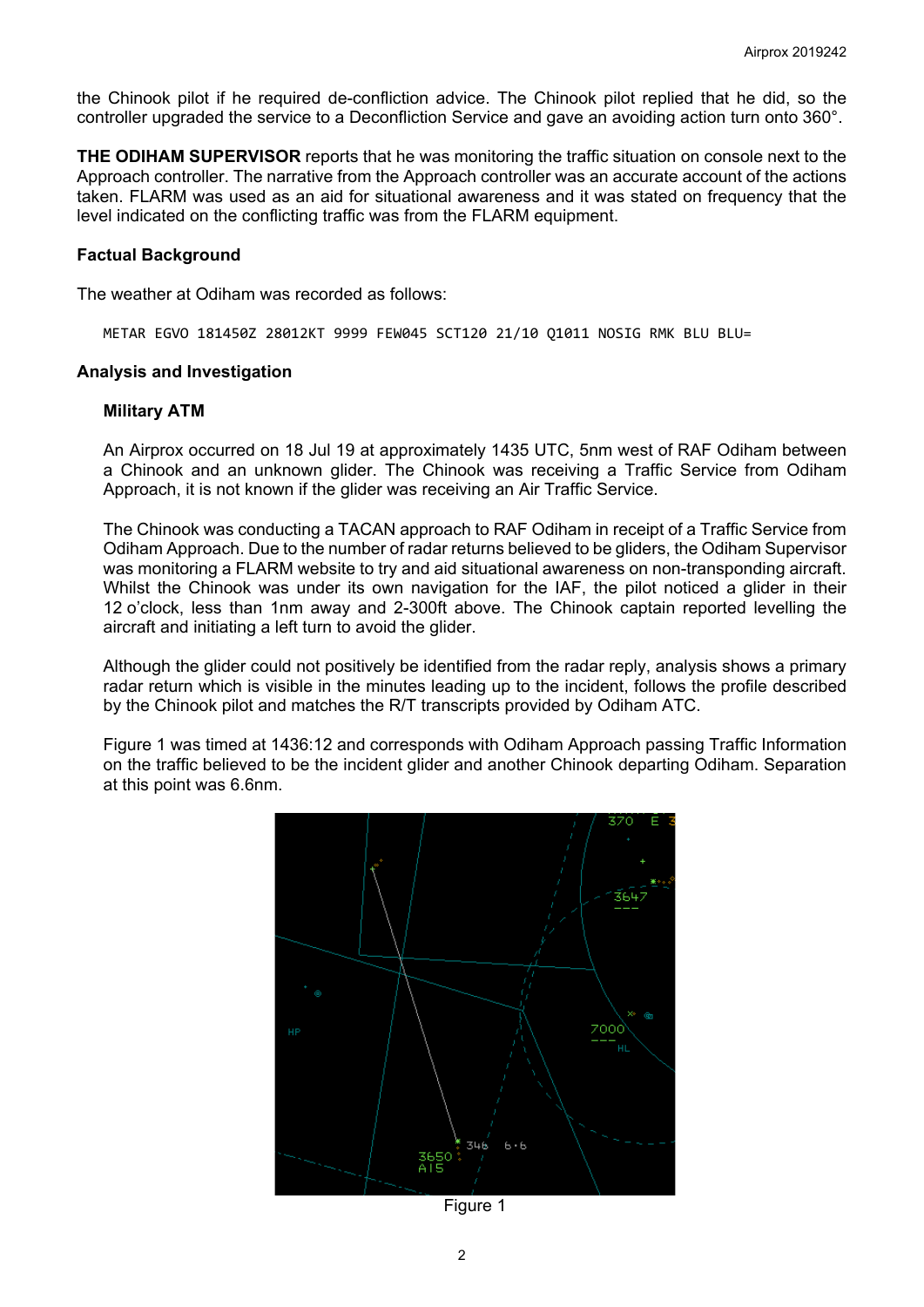Shortly afterward, the Odiham Approach Controller noticed traffic which they believed was climbing out of Popham and passed this information to the Chinook who reported not being visual with this traffic. By this point, separation between the Chinook and primary contact had decreased to 2.2nm (Figure 2).



Figure 2

The Odiham Approach Controller passed updated Traffic Information to the Chinook at a range of 1nm (Figure 3). The Chinook pilot reported not being visual.



Figure 3

CPA occurred 40sec after this final Traffic Information and was measured at 0.2nm (Figure 4).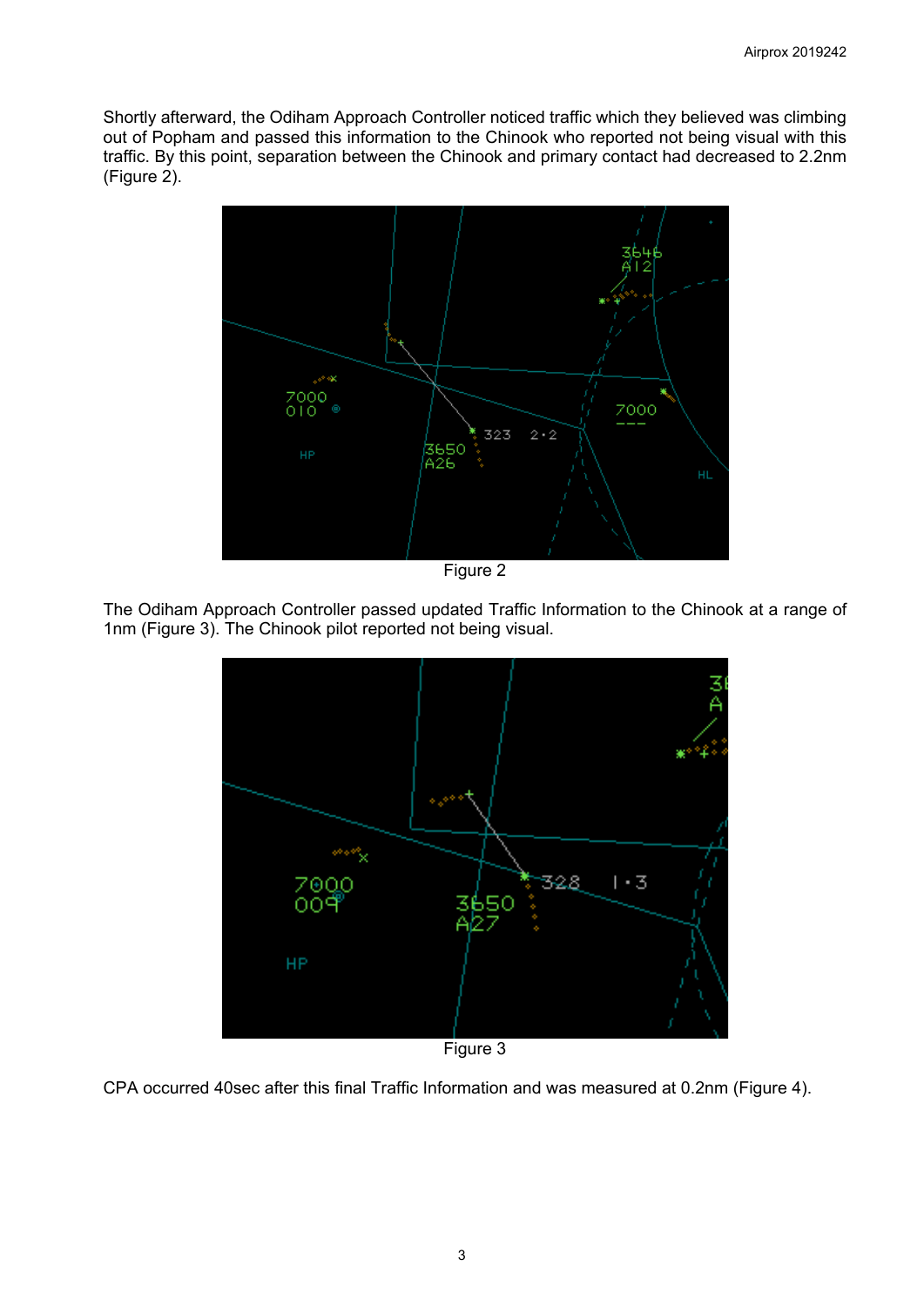

Figure 4 – CPA

Although the Radar Analysis Cell were not able to conclusively identify the unknown glider the radar replay screenshots above mirror the information provided through the R/T transcripts. These show that the Odiham Approach Controller passed Traffic Information to the Chinook on 2 occasions. In addition to this, the Odiham Supervisor was consulting FLARM in order to provide the best possible situational awareness to the Chinook. Accordingly, it is assessed that the controllers involved in this incident discharged their responsibilities appropriately.

# **UKAB Secretariat**

The Chinook and glider pilots shared an equal responsibility for collision avoidance and not to operate in such proximity to other aircraft as to create a collision hazard<sup>1</sup>. If the incident geometry is considered as converging then the Chinook pilot was required to give way to the glider<sup>[2](#page-3-1)</sup>.

## **Odiham Occurrence Investigation Summary**

The area to the west of RAF Odiham is particularly congested with GA and, particularly, gliders during the summer months. In this instance, the altitude of the TACAN IAF coincided with the altitude of one of these gliders. Aircrew have limited SA of glider traffic. ATC-based FLARM and lookout are the only barriers to prevent such events, short of avoiding historically known areas of activity.

The investigation made the following recommendation:

'Chinook TE3.10 has limited barriers in place to prevent MAC with other air users operating in the geographic area in question without TCAS/TAS and without two-way communication with Odiham ATC. Ultimately, lookout and FLARM are the only credible barriers in place to avoid another re-occurrence of this type. Lookout is degraded in the summer months by the white colouring of gliders, high light levels and lack of contrast with clouds. The FLARM feed held by ATC may have been the only barrier in place that prevented a MAC in this case. As such, it is recommended that FLARM be integrated with the Chinook cockpit, such that lookout can be improved in a manner to that currently employed by TAS equipped aircraft.'

 $\overline{\phantom{a}}$ <sup>1</sup> SERA.3205 Proximity. MAA RA 2307 paragraphs 1 and 2.

<span id="page-3-1"></span><span id="page-3-0"></span><sup>2</sup> SERA.3210 Right-of-way (c)(2) Converging. MAA RA 2307 paragraph 12.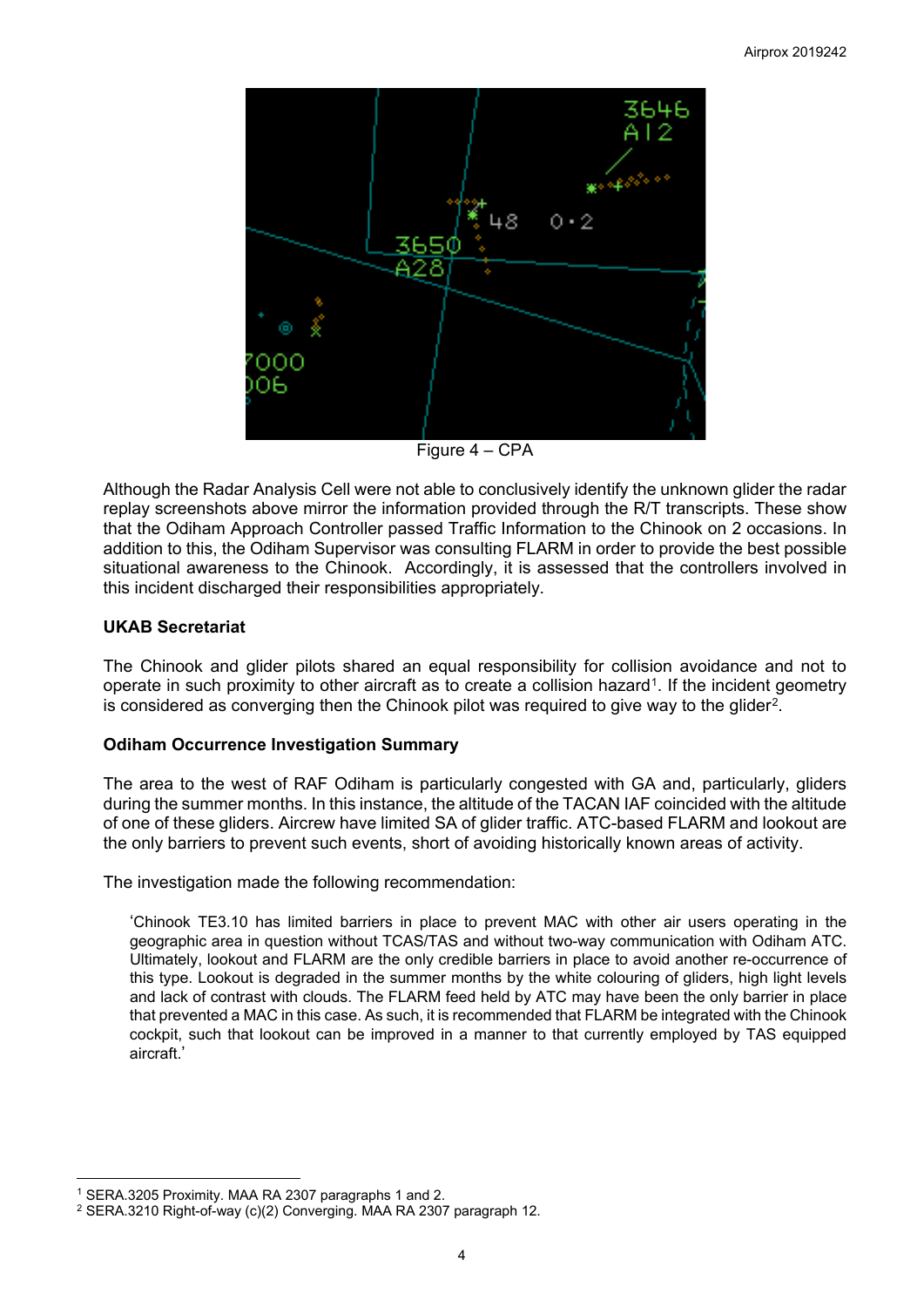## **Comments**

# **JHC**

As alluded to in the RAF Odiham occurrence investigation, there are very limited barriers to prevent MAC with a non-squawking glider [or non-FLARM-equipped Chinook]. With weather conditions as they were, lookout can only go so far and it was fortunate that ATC were able to aid the aircrews' situational awareness with the use of FLARM and good traffic information. Whilst the sighting was late, the captain was able to take timely action to avoid collision.

# **BGA**

It's good to see appropriate use being made of FLARM-derived information to provide TI. This is a very busy area and encounters in Class G are highly likely.

## **Summary**

An Airprox was reported when a Chinook and an unknown glider flew into proximity near Popham at 1438Z on Thursday 18<sup>th</sup> July 2019. The Chinook pilot was operating under IFR in VMC in receipt of a Traffic Service from Odiham.

# **PART B: SUMMARY OF THE BOARD'S DISCUSSIONS**

Information available consisted of a report from the Chinook pilot, radar photographs/video recordings, reports from the air traffic controllers involved and reports from the appropriate operating authorities. Relevant contributory factors mentioned during the Board's discussions are highlighted within the text in bold, with the numbers referring to the Contributory Factors table displayed in Part C.

Members first discussed the Odiham controller's report and noted that the change to Deconfliction Service was not contained in the R/T transcript and so they surmised that, at least partially, his report may have included recollections from other activities not associated with the incident. Although the Chinook pilot described receiving Traffic Information on a glider that he subsequently saw, because the controller did not know the glider's altitude from an accredited source, the Traffic Information could not be complete (**CF1**) (ATC use of FLARM-derived information can only be transmitted as generic awareness to pilots because of latency issues).

The Board discussed whether the glider was equipped with FLARM but noted that, even if it had been, neither aircraft was electronically conspicuous to the other (**CF2**) and so see-and-avoid was therefore the only barrier available for collision avoidance. This barrier functioned as intended; the Chinook pilot saw the glider and gave way to it by creating vertical and lateral separation (**CF3**). As a result, members agreed that the event was such that collision risk had been averted in a timely and effective manner.

Some members wondered whether it was possible that routine instrument-training Chinook approaches could perhaps be accomplished with reduced risk in a simulator. A military member advised that such training was conducted in the simulator but, although such activities reduced the risk of collision to the Chinook crew and other aircraft, the availability of simulators was an issue, and there was an associated practical issue of ensuring sufficient controlling currency for ATC personnel (with consequent potential impact on risk for those undertaking the procedure 'live').

Members also noted that although an Airprox was not declared on frequency, the Chinook crew had filed an Airprox DASOR on the day of occurrence but that the Odiham controller report had not been filed until 9 days later. Members therefore considered it unsurprising that the controller had not recalled all elements of the incident and reminded all pilots of the advantages of making an airborne declaration of Airprox on the frequency in use so that associated information and notes could be retained and compiled in a timely manner.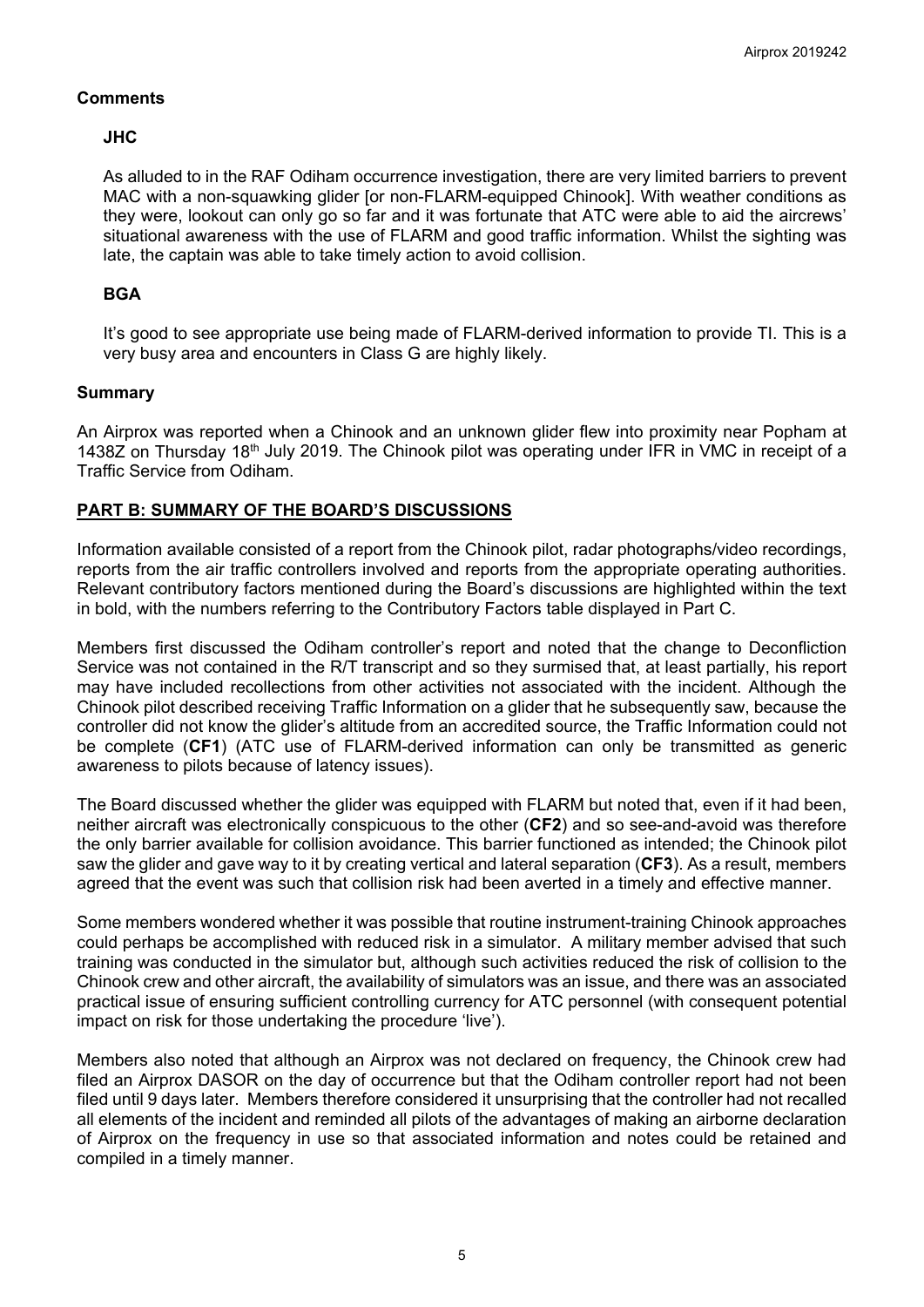# **PART C: ASSESSMENT OF CONTRIBUTORY FACTORS AND RISK**

#### Contributory Factors:

| <b>Factor</b>                                                  | <b>Description</b>                                                                          | Amplification                                        |  |  |  |
|----------------------------------------------------------------|---------------------------------------------------------------------------------------------|------------------------------------------------------|--|--|--|
|                                                                |                                                                                             |                                                      |  |  |  |
| <b>Flight Elements</b>                                         |                                                                                             |                                                      |  |  |  |
| • Situational Awareness of the Conflicting Aircraft and Action |                                                                                             |                                                      |  |  |  |
| Contextual                                                     | • Situational Awareness and Sensory Events                                                  | Generic, late, no or incorrect Situational Awareness |  |  |  |
| • Electronic Warning System Operation and Compliance           |                                                                                             |                                                      |  |  |  |
| Technical                                                      | • ACAS/TCAS System Failure                                                                  | Incompatible CWS equipment                           |  |  |  |
| • See and Avoid                                                |                                                                                             |                                                      |  |  |  |
| Contextual                                                     | • Near Airborne Collision with Aircraft, Balloon,<br>Dirigible or Other Piloted Air Vehicle | A conflict in the FIR                                |  |  |  |
|                                                                |                                                                                             |                                                      |  |  |  |

Degree of Risk: C.

Recommendation: Nil.

Safety Barrier Assessment<sup>[3](#page-5-0)</sup>

In assessing the effectiveness of the safety barriers associated with this incident, the Board concluded that the key factors had been that:

#### **Flight Elements:**

 $\overline{\phantom{a}}$ 

**Situational Awareness of the Conflicting Aircraft and Action** were assessed as **partially effective** because although the Chinook pilot was passed Traffic Information on the glider's bearing, no height information was available to him.

**Electronic Warning System Operation and Compliance** were assessed as **ineffective** because the glider was not compatible with the Chinook TAS and the Chinook was not FLARM-equipped even if the glider had been equipped with FLARM.

<span id="page-5-0"></span><sup>&</sup>lt;sup>3</sup> The UK Airprox Board scheme for assessing the Availability, Functionality and Effectiveness of safety barriers can be found on the **UKAB Website**.